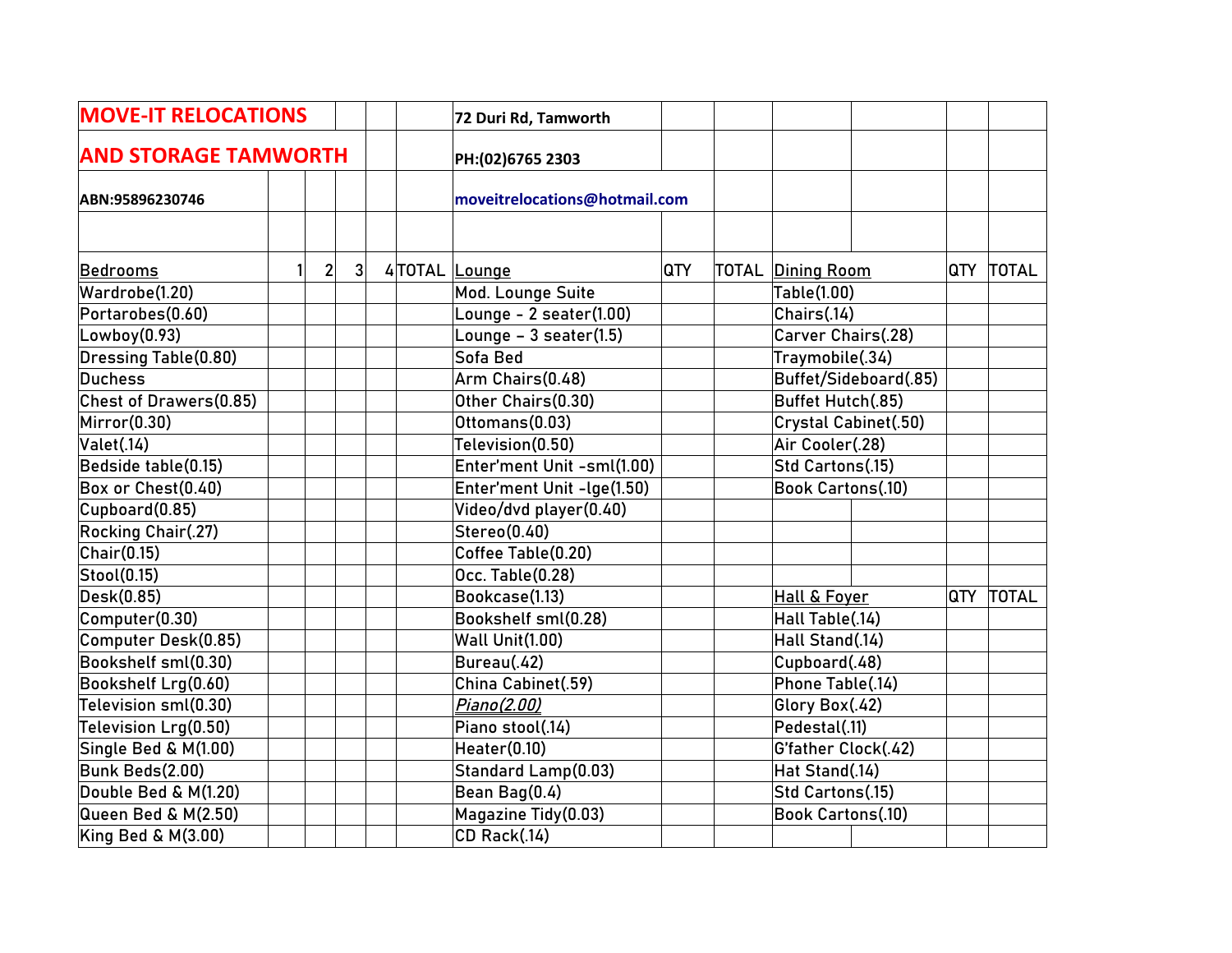| Mattress Sgle(0.30)       |          | <b>Rugs(0.15)</b>           |     |                  |                           |              |
|---------------------------|----------|-----------------------------|-----|------------------|---------------------------|--------------|
| Mattress Dble(0.48)       |          | Fan(0.10)                   |     |                  |                           |              |
| Mattress Qn(0.60)         |          | Std Cartons(.15)            |     |                  |                           |              |
| Mattress Kg(1.00)         |          | <b>Book Cartons(.10)</b>    |     |                  |                           |              |
| Foldup Bed(0.28)          |          |                             |     |                  |                           |              |
| <b>Bags(0.40)</b>         |          | Outdoor                     | QTY | TOTAL Study      | <b>QTY</b>                | <b>TOTAL</b> |
| $\vert$ Cot $(0.70)$      |          | Outdoor Table(0.71)         |     |                  | Bookcase(0.51)            |              |
| Bassinet(0.28)            |          | Bench Seats(1.00)           |     |                  | Student Desk(0.50)        |              |
| Play Pen(0.80)            |          | Fold/Stack Chair(0.28)      |     |                  | Desk(.85)                 |              |
| Pram(0.45)                |          | Chairs(0.28)                |     |                  | Credenza                  |              |
| Change Table(.80)         |          | Folding Lounge(.10)         |     |                  | Office Chair(.28)         |              |
| Bouncer/rocker(0.08)      |          | Sun Lounge                  |     |                  | Computer(.30)             |              |
| Std Cartons(0.15)         |          | <b>BBQ(0.75)</b>            |     |                  | <b>Computer Desk(.50)</b> |              |
| Book Cartons(0.10)        |          | BBQ Webber(0.50)            |     |                  | Printer(.15)              |              |
|                           |          | <b>Statues</b>              |     |                  | Photocopier(.15)          |              |
| Kitchen                   | QTYT0TAL | Kids table/chairs(0.17)     |     |                  | <b>Book Cartons(.10)</b>  |              |
| Refrigerator L(2.00)      |          | Trike(.14)                  |     |                  | Filing Cab. 2 dr(.42)     |              |
| Refrigerator M(1.50)      |          | Childs Car(.14)             |     |                  | Filing Cab. 3 dr(.50)     |              |
| Microwave(0.15)           |          | Swing .34(dismantled)       |     |                  | Filing Cab. 4 dr(.55)     |              |
| Freezer(2.00)             |          | Trampoline 2.00 (dism'd)    |     |                  | Std Cartons(.15)          |              |
| Kitchen Table(0.98)       |          | Wading Pool(.34)            |     |                  |                           |              |
| Kitchen Chair(0.15)       |          |                             |     |                  |                           |              |
| Kitchen Hutch(0.85)       |          | <u>Laundry</u>              | QTY | TOTAL <u>Gym</u> | <b>QTY</b>                | <b>TOTAL</b> |
| Dishwasher(0.65)          |          | <b>Washing Machine(.50)</b> |     |                  | Exercise Bike(0.40)       |              |
| Stove/oven(1.00)          |          | Dryer(.40)                  |     |                  | Weight Bench(1.00)        |              |
| High Chair(0.23)          |          | Brooms(.20)                 |     |                  | Ab Roller(0.50)           |              |
| Stools(0.15)              |          | Ironing Board(.08)          |     |                  | Gym Set(2.00)             |              |
| Std Cartons(0.15)         |          | Linen Basket(.14)           |     |                  | Treadmill(2.00)           |              |
| <b>Book Cartons(0.10)</b> |          | Laundry Basket(.05)         |     |                  | Weights                   |              |
|                           |          | Table(.71)                  |     |                  |                           |              |
|                           |          | Cupboard(.48)               |     |                  |                           |              |
|                           |          | Clothes Airer(.03)          |     |                  |                           |              |
|                           |          | Polisher(.08)               |     |                  |                           |              |
|                           |          | Std Cartons(.15)            |     |                  |                           |              |
|                           |          | Vacuum Cleaner(.08)         |     |                  |                           |              |